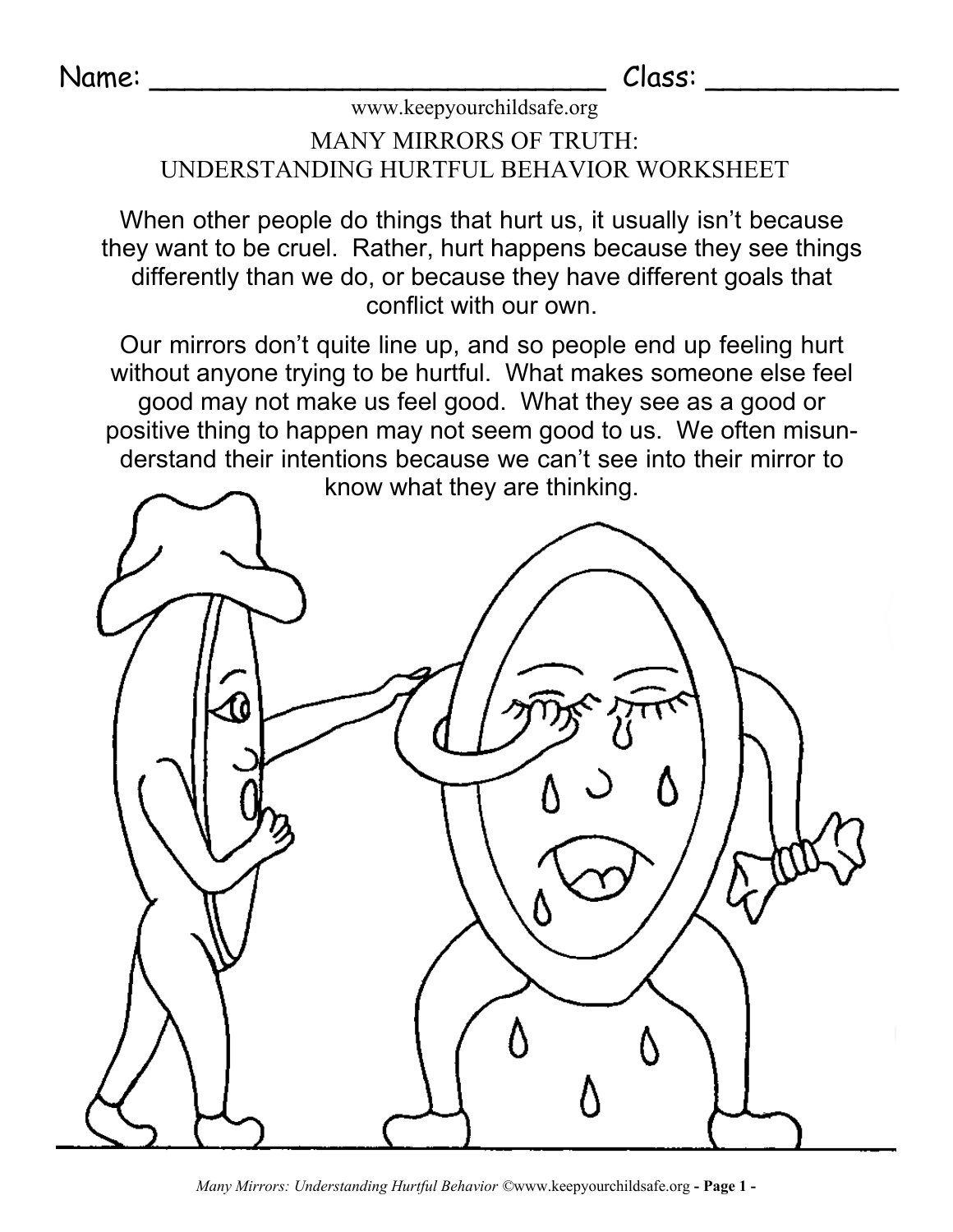For example, think of a child who sneaks a cookie when her mom tells her "no." Let's say her mother then catches her sneaking the cookie. Mom probably feels upset because her daughter disobeyed her. The little girl probably feels upset about being punished when she was just trying to get something she really wanted. The child wasn't*trying* to up set her mother, and the mother wasn't*trying* to be mean to her child. Yet both end up feeling hurt.

This hurt happened because their goals were in conflict. Nobody wanted it to happen. Each person just had different desires and different ways of looking at things.

|  | <u>and the contract of the contract of the contract of the contract of the contract of the contract of the contract of</u> |
|--|----------------------------------------------------------------------------------------------------------------------------|
|  |                                                                                                                            |
|  |                                                                                                                            |
|  |                                                                                                                            |
|  |                                                                                                                            |
|  | What were the little girl's goals and desires? _________________________________                                           |
|  |                                                                                                                            |
|  |                                                                                                                            |
|  |                                                                                                                            |
|  |                                                                                                                            |
|  |                                                                                                                            |
|  |                                                                                                                            |
|  |                                                                                                                            |
|  |                                                                                                                            |
|  |                                                                                                                            |
|  |                                                                                                                            |

*Many Mirrors: Understanding Hurtful Behavior ©*www.keepyourchildsafe.org **- Page 2 -**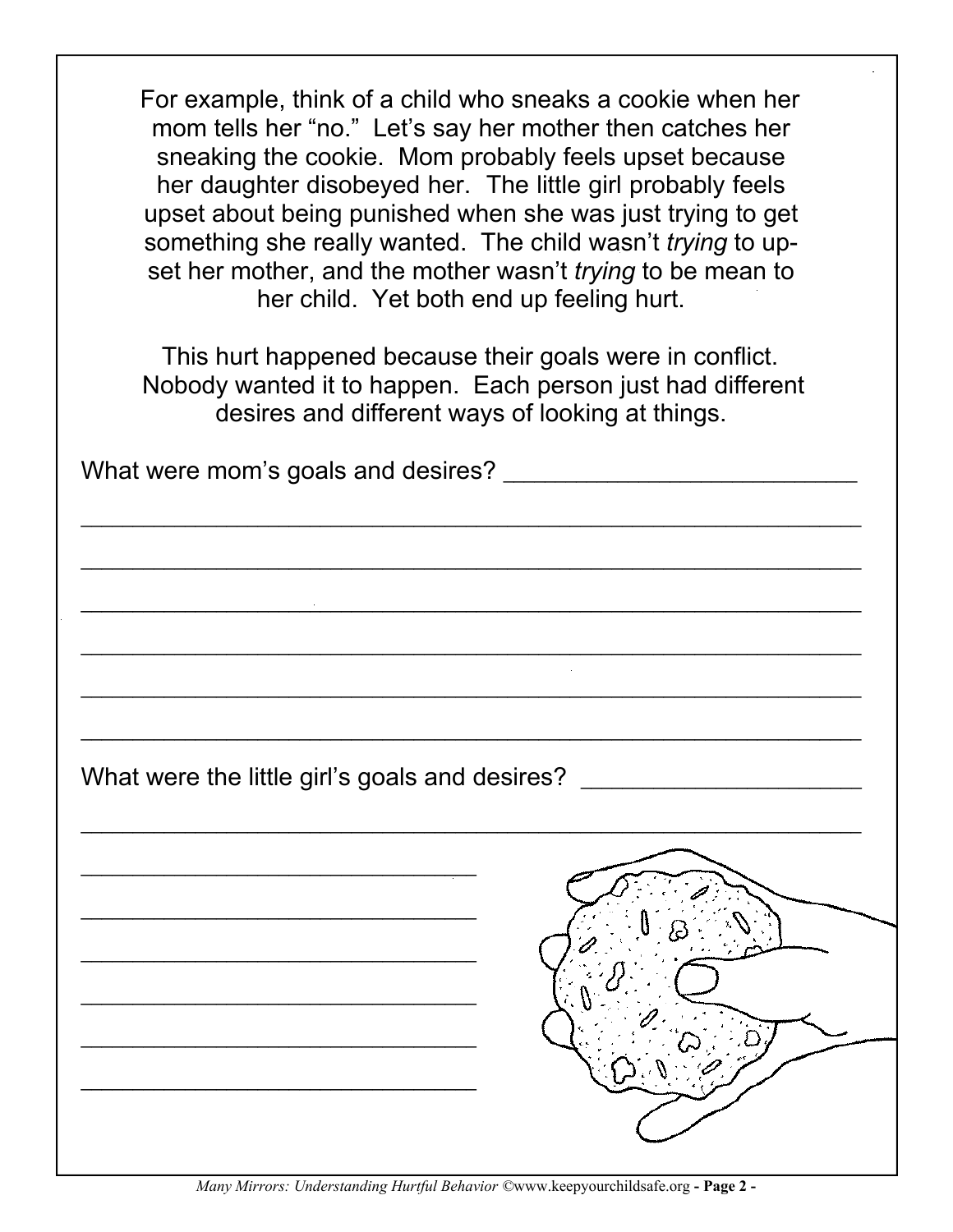If someone has done something hurtful or confusing to you recently, I want you to try hard to imagine that you were them. Remembering that people want to be good people, and that everyone on this earth is after the same thing - joy and happiness - I want you to think about what they might have perceive differently that would have caused them to act the way they did. Write it in the space below.

| <u> 1999 - Johann John Harry Harry Harry Harry Harry Harry Harry Harry Harry Harry Harry Harry Harry Harry Harry H</u>                                                                                                                                                                                                                                                                               |  |
|------------------------------------------------------------------------------------------------------------------------------------------------------------------------------------------------------------------------------------------------------------------------------------------------------------------------------------------------------------------------------------------------------|--|
|                                                                                                                                                                                                                                                                                                                                                                                                      |  |
| <u> De Carlos de Carlos de Carlos de Carlos de Carlos de Carlos de Carlos de Carlos de Carlos de Carlos de Carlos </u><br>$M_{\text{max}}$ , $M_{\text{max}}$ , $L_1$ , $L_2$ , $L_3$ , $L_4$ , $L_5$ , $L_6$ , $L_7$ , $L_7$ , $L_8$ , $L_7$ , $L_8$ , $L_9$ , $L_9$ , $L_9$ , $L_9$ , $L_1$ , $L_2$ , $L_3$ , $L_7$ , $L_8$ , $L_9$ , $L_9$ , $L_9$ , $L_9$ , $L_9$ , $L_9$ , $L_9$ , $L_9$ , $L_$ |  |

*Many Mirrors: Understanding Hurtful Behavior* ©www.keepyourchildsafe.org - **Page 2** -